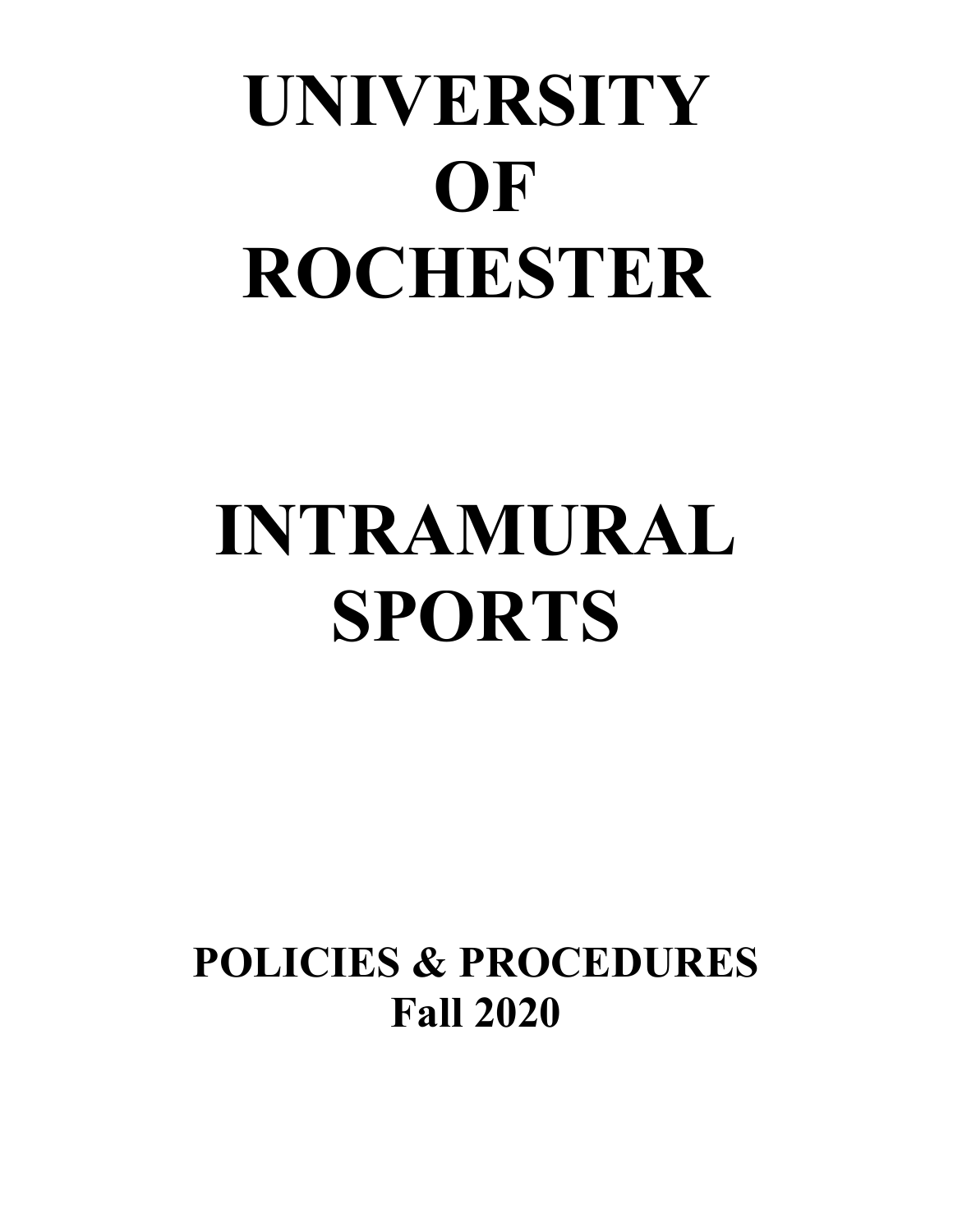## **University of Rochester Intramural Sports Policies & Procedures Fall 2020**

## **Intramural Hotline x5-5454 Joe Reina, Director x5-6027 Gabe Kleinert, Assistant Director x6-5117 Brady Larkin, Assistant Director x 6-5113 E-mail: [im@sports.rochester.edu](mailto:im@sports.rochester.edu) Facebook: facebook.com/URIntramurals Website: http://www.rochester.edu/athletics/intramurals/ IM Office Location: Room 1111 in Robert B. Goergen Athletic Center**

## **Intramural Mission Statement**

Our intramural program at the University of Rochester is designed for the participation, recreation, and enjoyment of the entire university community. Regardless of ability, we strive to realize the benefits of social recreation and competitive involvement. This includes faculty, staff, undergraduate and graduate students and members of the R Club. It is our goal to maintain a safe and fun environment, free from arguments and fighting, both of which are can be reprimanded by the intramural supervisors and directors.

## **Responsibilities of the Captains**

- 1. Attend mandatory captain's meeting
- 2. Validate roster for eligibility (see eligibility) and players on roster signed waiver form.
- 3. Assist the sport supervisors in maintaining control of team
- 4. **Make sure each team member has completed Dr. Chatbot**
- 5. **Each team MUST follow safety protocols set by university**
- 6. **Each participant MUST WEAR A MASK.**
- 7. Check in with supervisors prior to each contest
- 8. **Be on time for your match**
- 9. Be responsible for your team's knowledge of game/event rules
- 10. Serve as a liaison between your team and IM staff
- 11. **Monitor the Facebook page, website, and your email for game and program information**

## **Eligibility Guidelines**

- 1. Must have a current, valid University ID card, and be a full time matriculated undergraduate or graduate student. We will check rosters at the beginning and through the season.
- 2. All activities are open to both men and women unless stated otherwise.
- 3. Divisions include OPEN, CO-REC, SINGLE GENDER AND "A". Each league is assigned a time and day to play. A participant can be a member of more than one team in an activity if the teams are in different divisions. For example, a person may play soccer on one open, one co-rec and one single gender team – but may not play on more than one open team.

| Open:      | Any male or female may participate                         |
|------------|------------------------------------------------------------|
| $Co$ -Rec: | Requires two females on the playing surface at all times   |
|            | Single Gender: Only members of that gender may participate |
| $A$ :      | Advanced level                                             |
|            |                                                            |

All participants must meet the eligibility requirements, without exception. If a participant is a member of "A" division (advanced level) team, he/she may not participate on any other team in the open division of the particular sport.

- 3. Teams playing with ineligible persons will forfeit those contests and that team or individual may be subject to suspension from further Intramural activity.
- 4. Team captains are responsible for ascertaining the eligibility of each player and opponent. \*\**A person must be on a team roster to be eligible to play; no roster adjustments may occur after the captain's meeting.\*\**

## **Forfeits**

If a team fails to report to the scheduled place within  $\overline{10}$  minutes after the scheduled contest time, the supervisor may declare the contest forfeited to the opponent. If both teams fail to be ready, both will be charged with a forfeit. To